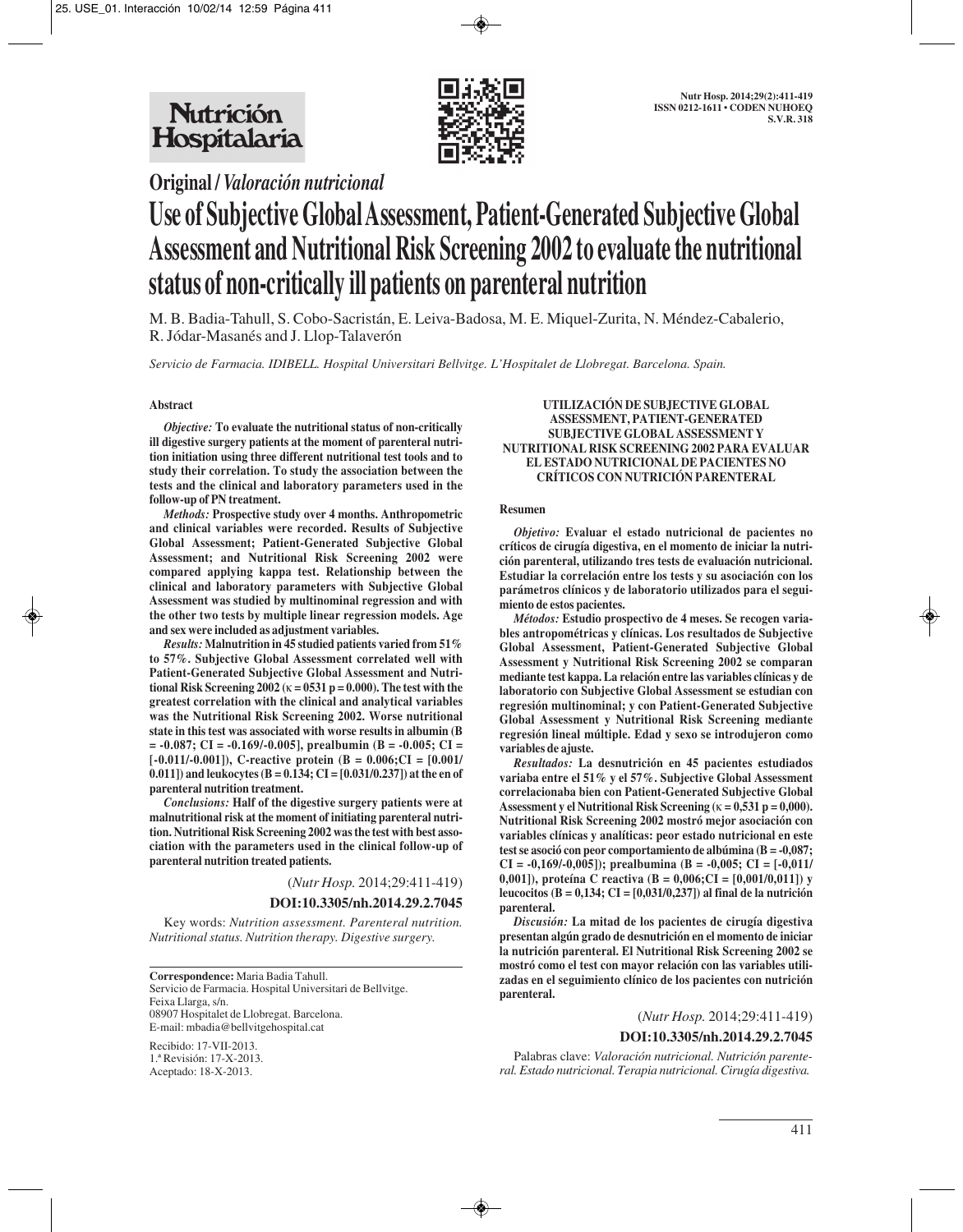# **Abreviations**

NRS 2002: Nutritional Risk Screening 2002. PG-SGA: Patient-Generated Subjective Global Assessment.

PN: Parenteral nutricion.

SGA: Subjective Global Assessment.

# **Introduction**

Malnutrition is an independent risk factor with a significant effect on the clinical parameters of mortality, complication rates, nosocomial infections, length of hospital stay, tolerance of treatment, quality of life and prognosis<sup>1-5</sup>. Its early treatment is a highly effective way to save money in health care<sup>5,6</sup>.

In the Digestive Surgery Department of our hospital (Hospital Universitari Bellvitge), parenteral nutrition (PN) is used in patients coming from different surgical processes that, for different reasons, make the normal use of the gut as the route of nutrition impossible. Prior to surgery, these patients can suffer a restricted nutrition for a variable period of time, and between the surgery and the beginning of PN they may stay in a variable fasting time with the oral or enteral nutrition being essayed without reaching completely successful results. Together, these situations can result in some degree of malnutrition at the starting time of PN.

Timely identification and treatment of nutrition problems may improve a patient's prognosis<sup>7,8</sup>. However, the evaluation of nutritional status traditionally assessed by a combination of anthropometric and laboratory measures, is costly, time consuming, and difficult to perform<sup>8</sup>. Even when the use of clinical scores may help, the lack of a widely accepted system, which detects those patients who might benefit clinically from nutritional support, is commonly seen as a major limiting factor because there is not a consensus on the best method for evaluation of the nutritional status of hospitalised patients<sup>1</sup>.

Several nutritional screening and assessment tools coexist in the recommendations9,10, among them: the Subjective Global Assessment (SGA)<sup>9,11</sup>, the scored patient-generated subjective global assessment (PG- $SGA$ ) –a modification of the  $SGA<sup>8,12,13</sup>$ –, or the Nutritional Risk Screening 2002 (NRS 2002)<sup>7,14</sup>. The SGA has been used worldwide and has been considered by some authors as the gold-standard for nutritional assessment in hospital settings<sup>6</sup>. It was the method proposed by the American Society of Parenteral and Enteral nutrition in the 2002 guidelines<sup>15</sup>. The NRS 2002 is a screening tool proposed by the European Society for Clinical Nutrition and Metabolism<sup>7,9</sup>. Both are easy-to-use, inexpensive and non-invasive clinical tools and, although nutritional screening and assessment tools do not have the same goal, their comparison is of interest<sup>10,16-18</sup>.

# **Objective**

The primary objective of this study is to evaluate the nutritional status of digestive surgery non-critically ill patients on PN using the SGA, the PG-SGA, and the NRS 2002 tests and to study the agreement between these three tests. The secondary objective is to study the usefulness of the tests as a monitoring tool, studying if there is any association between the results of the tests and clinical and laboratory parameters used in the clinical follow-up of PN treatment.

# **Methods**

## *Patients*

This is a prospective study carried out over a 4 month period in a large third level teaching hospital of 600 beds. Patients aged at least 18 years old who had begun PN while admitted in the Digestive Surgery Department were eligible for inclusion in the study. Initially, all the patients who met these criteria were considered for the study. Non parametric Kolmogorov-Smirnov tests and t-test, when applicable, were carried out to corroborate the normal distribution of the evaluated sample of patients all together, and categorised by sex and age distribution.

At the time of PN initiation, sex, age and diagnostic data were obtained; and within the first 72 hours of PN treatment, nutritional status was evaluated by two PN Unit members from the Pharmacy Department. Each single patient was evaluated by both of them at the same time.

Oral informed consent from research participants was obtained at the beginning of the study. The confidential information of the patients was protected according to national normative. This manuscript has been approved for its publication by the Clinical Research Ethics Committee (IRB00005523).

## Anthropometric measurements

Body height, current body weight and body weight in the 1, 3 or 6 months before hospital admittance were obtained from the information system of the hospital before the interview with the patient and these data were corroborated by the patient. Nowadays, the hospital database contains information about anthropometric measurements obtained by nurses at the hospitalization time. In addition, this system connects with clinical data obtained in the primary care and among these data weight and height are actualized very often, almost every time that the patient goes to this health assistance. The obtained data were corroborated directly with the patient in the interview and with his/her family if they were present. The body mass index (BMI) was then calculated (weight/height squared).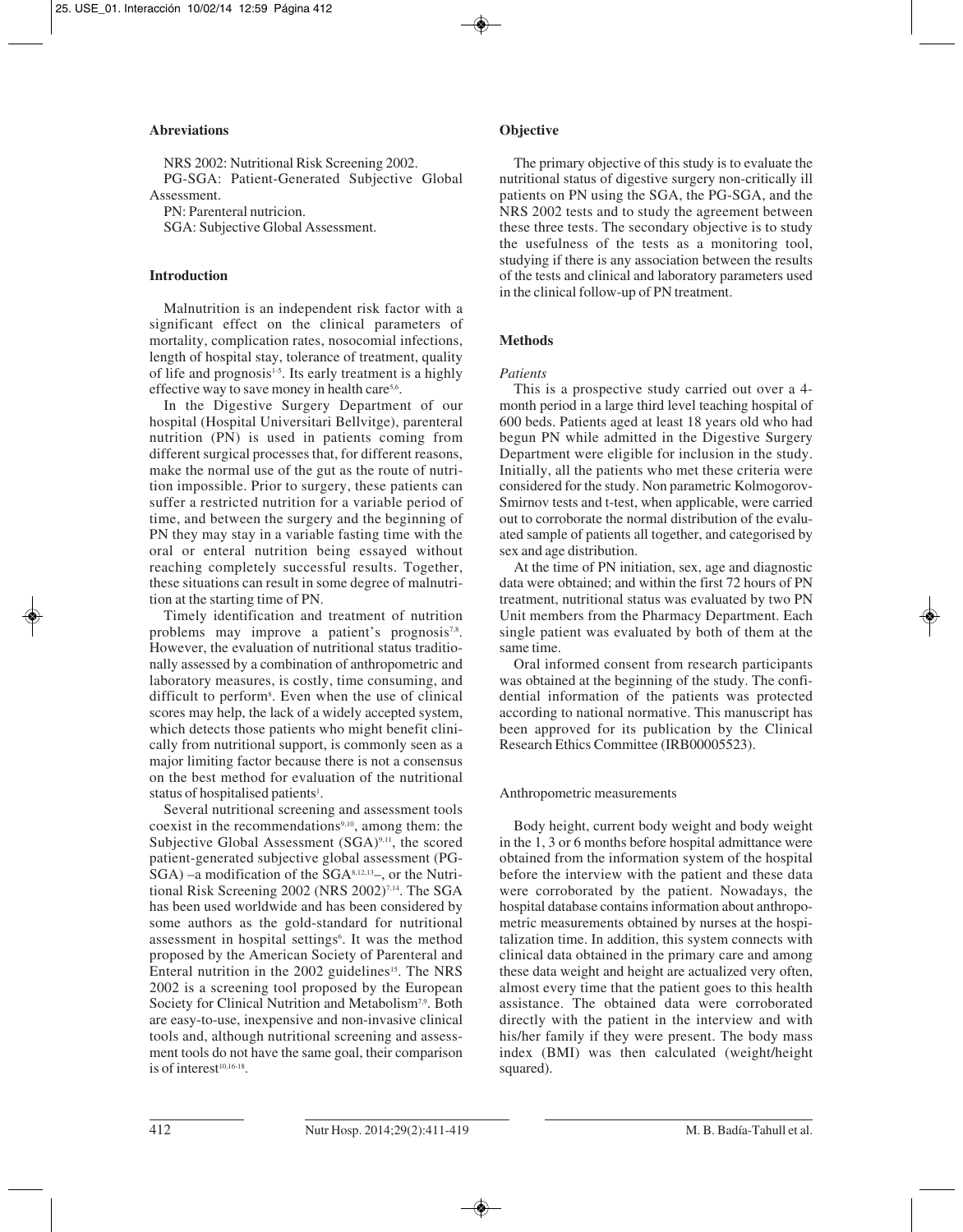# Nutritional risk indicators

Blood samples to determine albumin, prealbumin (transtiretin), C-Reactive Protein (CRP), leukocytes and lymphocytes were obtained (together with the sample necessary for the patient's follow-up) at the beginning of PN treatment and at the end of the PN treatment (a margin of 2 days was permitted).

# Subjective Global Assessment (SGA) questionnaire

The SGA was obtained as the overall judgment of the patient's status and the patients were classified into three categories: A: well nourished; B: suspected malnourished or moderately malnourished and C: severely malnourished.

SGA is a clinical technique for nutritional assessment that combines data from subjective and objective aspects of medical history (weight change, dietary intake change, gastrointestinal symptoms and changes in functional capacity) and physical examination (loss of subcutaneous fat, muscle wasting, ankle or sacral edema and ascites) $11,9$ . There is no explicit numerical scoring to achieve a final SGA rank, rather it is subjective. SGA has only been validated in gastrointestinal surgery in adult patients<sup>9</sup>.

# Score Patient-Generated Subjective Global Assessment (PG-SGA) questionnaire

The PG-SGA was performed using a questionnaire, much of which can be completed by the patient, but in our study was obtained from an interview with the patient. The higher the PG-SGA score, the greater the risk of malnutrition. The total score provides a guideline for the level of nutrition intervention required, as well as facilitating quantitative outcome data collection<sup>12</sup>.

PG-SGA has been specifically developed for patients with cancer<sup>12</sup> due to the fact that the SGA has limited predictive power in cancer patients<sup>13</sup>. Unlike the SGA, which is categorical in nature, the PG-SGA can also measure the nutritional status on a continuous scale, thus allowing for the detection of subtle changes in nutritional status over a short period of time<sup>8</sup>.

# Nutritional Risk Screening (NRS) 2002 questionnaire

The NRS 2002 was obtained from a nutritional score plus a severity of disease score and an age adjustment for patients aged > 70 years<sup>7</sup>.

NRS 2002 is a screening tool based on knowledge about the association between impaired nutritional status, impaired function and a grading of severity of diseases as a reflection of increased nutritional requirements<sup>9</sup>. It is designed to cover all possible patient categories in a hospital $7,14$ .

# Clinical variables

Other variables associated with the clinical situation and the evolution of the patient were also recorded. Regarding PN treatment, the number of days in treatment, the amount of kcal/kg/day of actual body weight provided and the amount of protein/kg/day of ideal body weight provided were recorded. Regarding clinical evolution; the length of hospital stay (LOS) and the number of patients involved in the study that died in the hospital were recorded.

# *Statistical analysis*

All data were analysed using SPSS 19.0 (SPSS INC, Chicago IL, USA). In order to compare the results of the different tests, a categorization was performed at three different levels for the PG-SGA and the NRS 2002 taking into account the score obtained. For the categorization we followed the publications of other authors. For the PG-SGA, patients were classified as well-nourished with a score of  $\leq 8$ , moderately malnourished with a score between 9 and 14 and as severely malnourished with  $\geq 15^{6,13,19}$ . For the NRS 2002 test, well-nourished patients had a score  $\leq 2$ points, moderately malnourished between 3 and 4 and severely malnourished from 5 to 7<sup>16,20</sup>. Agreement between the methods was analysed by the kappa  $(\kappa)$ statistic. The value varies from 0 to 1 and expresses the concordance between the tests. A value  $< 0.2$ implies poor concordance; 0.2-0.4 is fair agreement; 0.4-0.6 moderate agreement; 0.6-0.8 substantial agreement; and finally  $> 0.8$  almost perfect concordance<sup>9,16</sup>.

The association between tests and the analytical and clinical variables was also studied. In the case of PG-SGA and NRS 2002, as continuous variables, a multiple regression model was employed. Then, 26 multiple regression models for the dependent variables PG-SGA and NRS 2002 (13 each) were performed. Variables included as independent variables were analytical and clinical data (one in each model) adjusted by sex and age (sex and age were considered as adjusment variables and were included in every single model). Multinominal regression was used for SGA as a categorical variable. In this case, 13 multinominal regressions of 3 categories, one for each independent variable, were developed to study the factors associated with the SGA. Category of well nourished patients (A) was used as the reference. A global significance test was carried out with the inclusion of interactions. Sex and age were also included as adjustment variables.

Statistical significance was reported at the conventional p < 0.05 level (two-tailed).

# **Results**

During the study period (November 2011 to February 2012), 205 patients received treatment with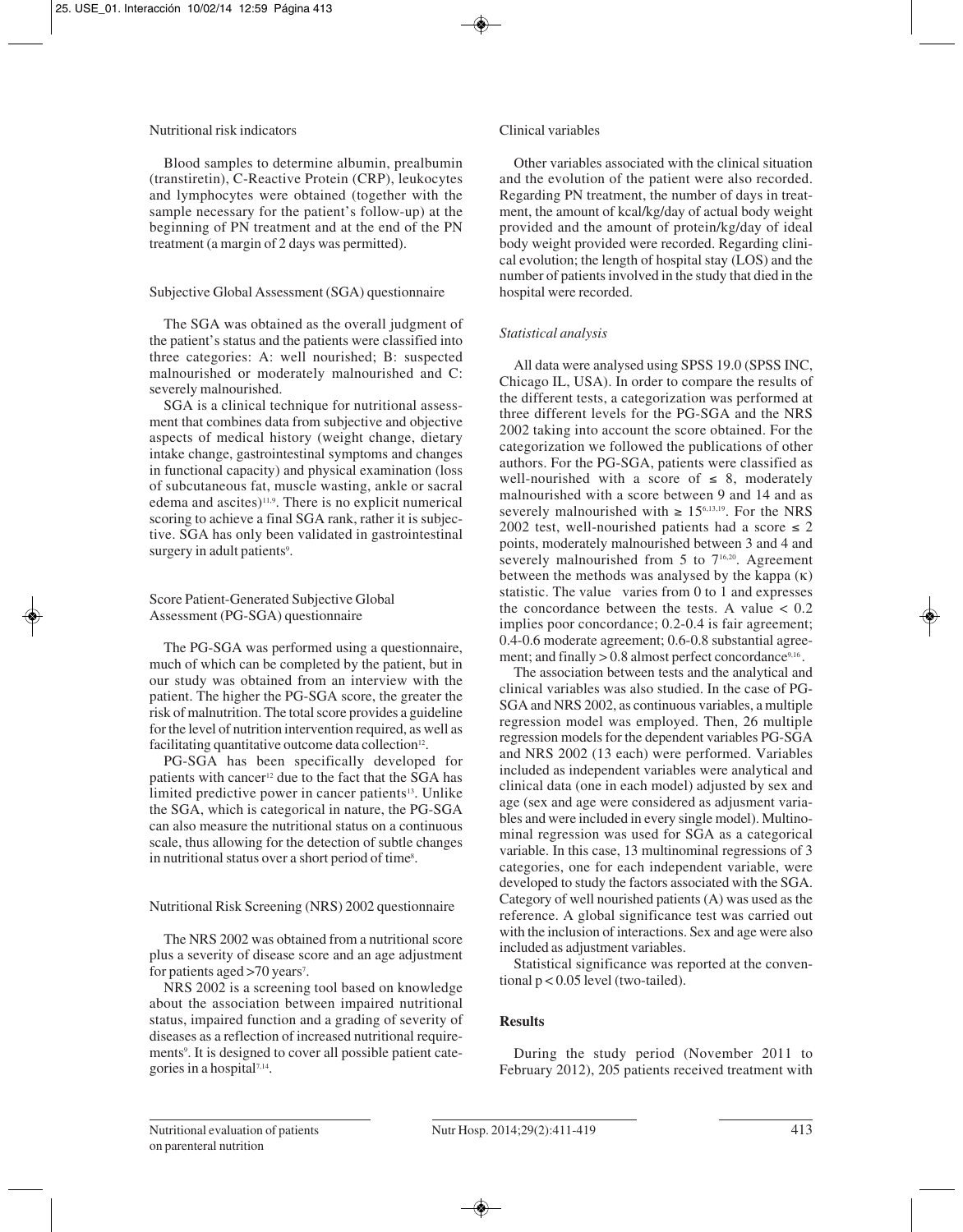PN; 56 initiated the treatment directly in the Digestive Surgery Department. Three patients refused to participate. In 5 patients the evaluation could not be performed in the first 72 hours of treatment and another 3 patients could not be evaluated because they were unable to answer the questions. The remaining 45 patients were included in the study. Among them, 73.3% were male with a median age of 65 years old. Demographic, clinical and PN characteristics are presented in table I. To ensure the inference of data obtained in the study we have applied the Kolmogorov-Smirnov test and we have found that the studied population follows a normal distribution ( $p =$ 0.193). Also, another Kolmogorov-Smirnov test was carried out demonstrating that age follows a normal distribution ( $p = 0.948$ ). On the other hand, 12 women  $(56.8 \pm 19.9 \text{ years} \text{ old})$  and 33 men  $(63.7 \pm 13.2 \text{ years}$ old) were included in the study. Again, a Kolmogorov-Smirnov test of the age depending on the sex was performed and no statistically significance differences were found ( $p = 0.2$ ;  $p = 0.2$ ). In addition, a t-test was carried out to compare both sexes and their age distribution and we have found that there wasn't statistically significant differences  $(p = 0.184)$ . Finally, even when any difference was found, age and sex were introduced as adjustment factors in all the multivariate studies developed for every variable.

Regarding diagnoses and surgical interventions, an explanation, classification and justification of PN utilisation is done in the following paragraph.

Five patients (11.1%) weren't operated on since there were diagnosed of esophageal perforation (1), fistula (2) and pancreatitis (1). In all cases the decision was a conservative treatment and it was considered impossible to insert an enteral nutrition tube. The last patient was transferred from other hospital with a diagnosis of biliary adenocarcinoma with liver metastasis in order to place a biliary drainage (not considered as a surgical intervention). As the patient showed alimentary intolerance, PN was administered.

Regarding the remaining patients, in 22.5% the surgery was urgent and in 77.5% the surgery was programmed. Two patients received pre-surgical PN

| <b>Table I</b><br>Demographic, clinical and parenteral nutrition characteristics |                                        |                                                                                |  |
|----------------------------------------------------------------------------------|----------------------------------------|--------------------------------------------------------------------------------|--|
| Data                                                                             | Number or median (range)               |                                                                                |  |
| <b>Male sex</b> $(n = 45)$                                                       |                                        | 73.3%                                                                          |  |
| Age $(n = 45)$                                                                   |                                        | 65 years (18-85)                                                               |  |
| <b>Height</b> $(n = 45)$                                                         |                                        | $1.65$ m $(1.45-1.82)$                                                         |  |
| Weight                                                                           | Initial $(n = 45)$                     | 70 kg (37-100)                                                                 |  |
| <b>Body Max Index</b>                                                            | $(inital)$ (n = 45)                    | 24.9 kg/m <sup>2</sup> (13.9-31.6)                                             |  |
| <b>Albumin</b>                                                                   | Initial $(n = 44)$<br>Final $(n=42)$   | $28$ g/L $(20-42)$<br>31 g/L (19-45)                                           |  |
| Prealbumin (transtiretin)                                                        | Initial $(n = 37)$<br>Final $(n = 30)$ | $114 \text{ mg/L} (52-300)$<br>189 mg/L (63-461)                               |  |
| <b>C</b> Protein Reactive                                                        | Initial ( $n = 36$ )<br>Final $(n=32)$ | $114$ mg/L $(4-301)$<br>81 mg/L (0.5-347)                                      |  |
| Leukocytes                                                                       | Initial $(n = 45)$<br>Final $(n=45)$   | $9.7 \times 10^{\circ}$ cel/L (3.1-23.2)<br>$8.7 \times 10^9$ cel/L (3.1-19.5) |  |
| Lymphocytes                                                                      | Initial $(n = 45)$<br>Final $(n = 45)$ | $1 \times 10^9$ cel/L(0.20-6)<br>$1.2 \times 10^9$ cel/L (0.5-20)              |  |
| Length of hospital stay $(n = 45)$                                               |                                        | 18 days (8-55)                                                                 |  |
| PN duration $(n = 45)$                                                           |                                        | 9 days (5-50)                                                                  |  |
| Kcal/kg/day (actual body weight) $(n = 45)$                                      | 24.5 kcal (13.6-34.5)                  |                                                                                |  |
| <b>Protein/kg/day (ideal body weight)</b> $(n = 45)$                             | $1.3$ g $(0.7-1.6)$                    |                                                                                |  |
| <b>Deaths</b> $(n = 45)$                                                         | 1 patient                              |                                                                                |  |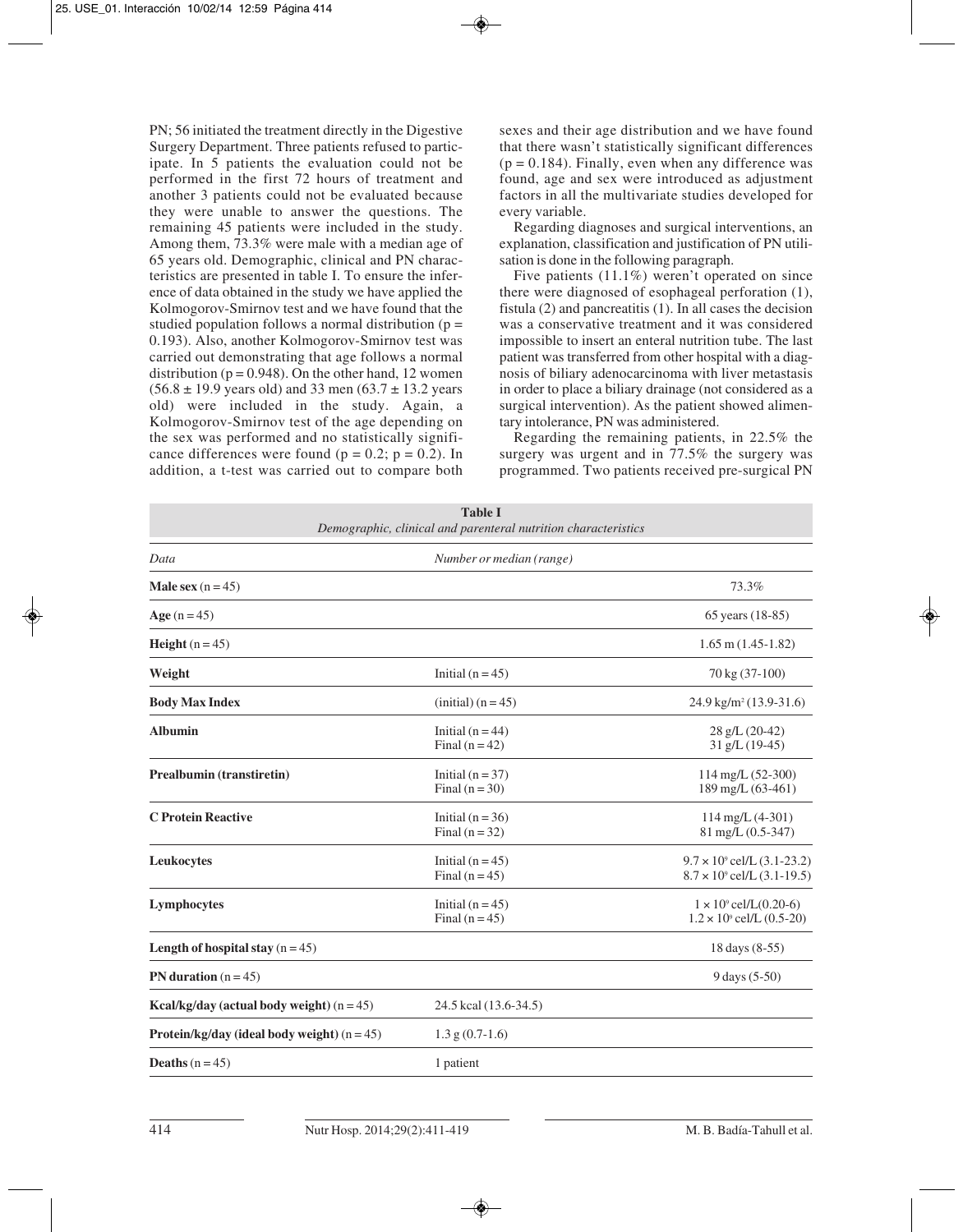(5%) and for the rest (95%) PN was initiated after the surgery.

Six patients developed paralytic ileus and they started PN in a media of 6.8 days after the surgical intervention; 2 of these patients had colon neoplasm, 2 of them femoral hernia (one with gangrene and the other with intestinal occlusion) and 1 Crohn disease; the interventions in these patients were intestinal resections, either colon or small intestine. The last patient was operated on for an ileostomy closure.

Seventeen patients had a major digestive surgery intervention: 8 of them had a duodenopancreatectomy because of different cancer diagnoses; 6 patients had a gastrectomy because of gastric cancer; 2 patients had a total colectomy –one because of polyposis and the other because of pseudo-membranous colitis– and one patient a coloplasty after esophagectomy.

Three patients with a hemicolectomy received PN because of some complications. One was a Crohn with two fistulas (enteroenteric and enterovesical), one had an intestinal occlusion and the last one was a complicated surgery with vesical involvement. Six patients were operated on because of rectum neoplasm; in one of them, peritonitis was present and the other 5 were considered as elder people (mean  $76.6 \pm 5.4$  years old) in bad nutritional status.

Two patients had a fistula that needed intervention. One of them was a gastric fistula in a patient with terminal ileostomy; the other had radic enteritis with vesical fistula. Three patients were admitted into the hospital because of intestinal occlusion, two of them with intestinal perforation and the other with enterovesical fistula; intestinal resection was performed in all of them.

In the last three patients the diagnoses were diverse: one of them was a gynaecological patient with ovary abscesses and during the surgical intervention hepatic abscesses were found and extirpated. A second patient had a perforated duodenal ulcus with peritonitis and the last one was a patient with a lobectomy because of liver cancer who developed alimentary intolerance.

One year after surgery two more patients had dead, in addition to the one that died during the study. In this same period of time 18 patients were readmitted into the hospital with a median of 1.8 (1-4) admissions.

Patients classified as well nourished were 22 in the SGA; 21 in the PG-SGA and 19 in the NRS 2002 (Table II). The rest of the patients were detected to have some degree of malnutrition (moderate + severe): 51.2% in SGA; 52.3% in PG-SGA; and 57.7% in NRS 2002. Agreement between PG-SGA and SGA results was found to be moderate ( $\kappa$  0.53 p = 0.000) as it was between NRS 2002 and SGA (κ 0.53 p = 0.000). Nevertheless, agreement between PG-SGA and NRS 2002 was fair (κ 0.31 p = 0.004).

A slight majority of patients (53.3%) had no change in the amount of food eaten in the month before starting PN, but 42.2% of them reported to have had a lower ingestion than they normally did for different reasons (Fig. 1). Regarding the type of food, 51.1% of patients reported eating normal food, 35.6% reported eating normal food but in smaller quantities or a lower amount of solid food; the rest ingested only liquids or supplements or almost nothing. Regarding their activities, the majority of patients (71.1%) did not report any change in their normal daily behaviour and 8.9% said they were able to do almost all normal activities. On the other hand, 8.9% spent all day in bed, 4.4% more than half the day and the remaining 6.7% were unable to do any activity at all, spending the day between bed and chair.

The relationship between the nutritional tests and the anthropometric, clinical and biochemical variables are shown in tables III, IV and V.

A) For the SGA test a statistically significant relationship was found for patients classified as moderately malnourished (B category) with BMI  $(p = 0.034; CI = 0.569 - 0.979)$  and final leuko-

| <b>Tabla II</b><br>Categorization of the tests and number (percentage) of patients in each group |                                    |                            |                               |                                 |  |
|--------------------------------------------------------------------------------------------------|------------------------------------|----------------------------|-------------------------------|---------------------------------|--|
|                                                                                                  |                                    | Category                   |                               |                                 |  |
|                                                                                                  | <b>Test</b>                        | Well nourished             | <i>Moderate malnutrition</i>  | Severe malnutrition             |  |
| <b>SGA</b>                                                                                       | Classification<br>Patients $(\% )$ | A<br>22 (48.9%)            | B<br>$16(35.6\%)$             | $7(15.6\%)$                     |  |
| PG-SGA                                                                                           | Punctuation<br>Patients $(\%)^*$   | $0-8$ points<br>21(47.7%)  | $9-14$ points<br>$14(31.8\%)$ | $\geq$ 15 points<br>$9(20.5\%)$ |  |
| <b>NRS 2002</b>                                                                                  | Punctuation<br>Patients $(\% )$    | $0-2$ points<br>19 (42.2%) | $3-4$ points<br>$20(44.4\%)$  | $\geq$ 5 points<br>$6(13.3\%)$  |  |

\*1 patient unable to be evaluated.

SGA: Subjective Global Assessment; PG-SGA: Patient-Generated Subjective Global Assessment; NRS 2002: Nutritional Risk Screening 2002 test results: PG-SGA vs SGA:  $\kappa$  0.53 p = 0.000

PG-SGA vs NRS 2002: κ 0.31 p = 0. 004

NRS 2002 vs SGA: κ 0.53 p = 0.000.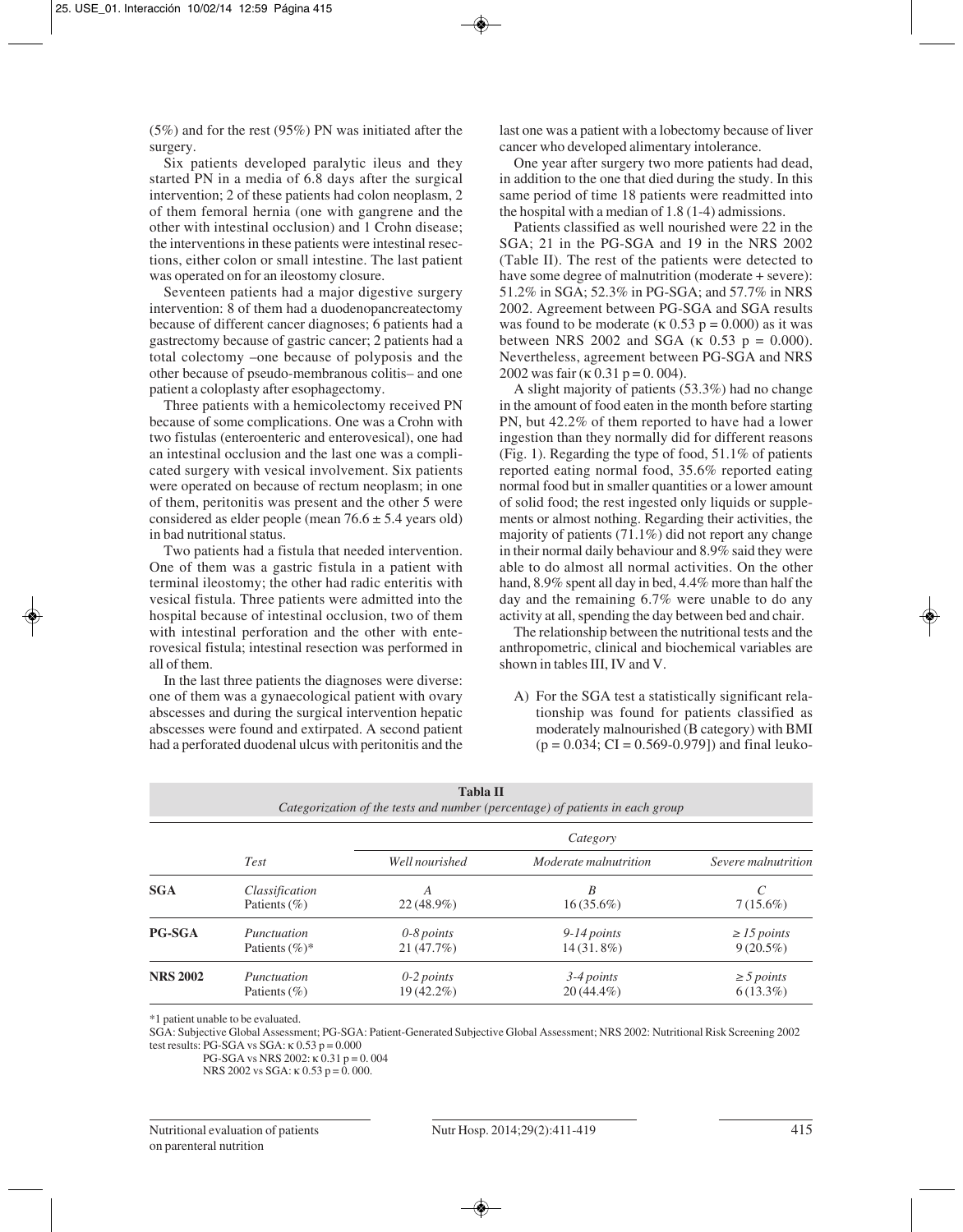

*Fig. 1.—Symptoms that resulted in decreased food intake in the month prior to starting parenteral nutrition.*

# **Table III**

*Clinical and analytical parameters significantly associated with SGA categories B and C adjusted by sex and age (multinomial regression). Category A (well nourished patients) was taken as reference*

| <i>SGA category</i> | Parameter                                                                | $\boldsymbol{n}$ | $Mean \pm standard$                                 | Odds Ratio [Confidence interval]                                                | $\boldsymbol{D}$        |
|---------------------|--------------------------------------------------------------------------|------------------|-----------------------------------------------------|---------------------------------------------------------------------------------|-------------------------|
| B                   | $BMI$ (kg/m <sup>2</sup> )<br>Final leukocytes                           | 16<br>16         | $24.2 \pm 3.07$<br>$11.2 \pm 4.6$                   | $0.764$ [0.596 0.979]<br>$1.223$ [1.021 1.465]                                  | 0.034<br>0.029          |
| $\mathcal{C}$       | $BMI$ (kg/m <sup>2</sup> )<br>Initial CRP $(mg/L)$<br>Final CRP $(mg/L)$ | 6                | $21.2 \pm 6.1$<br>$44.4 \pm 39$<br>$250 \pm 101.14$ | $0.588$ [0.413<br>0.8361<br>$0.979$ [0.960<br>0.9981<br>1.018 [1.001]<br>1.0351 | 0.003<br>0.034<br>0.042 |

Multinomial models for: initial albumin, final albumin, initial prealbumin, final prealbumin, initial leukocytes, initial lymphocytes, final lymphocytes, length of stay, and parenteral nutrition duration, were non statistically significant in both categories. SGA: Subjective Global Assessment; BMI: body max index; CPR: reactive-C protein.

#### **Table IV**

*Results of the multiple linear regressions performed to study the association between clinical and analytical variables and the PG-SGA test, adjusted by sex and age*

| Parameter          | <b>B</b> coefficient | [Confidence interval]  |       |
|--------------------|----------------------|------------------------|-------|
| BMI                | $-0.740$             | $[-1.240 -0.241]$      | 0.005 |
| Age                | 0.161                | 0.2961<br>[0.026]      | 0.021 |
| Initial prealbumin | $-0.049$             | $[-0.094]$<br>$-0.041$ | 0.034 |
| Final leukocytes   | 0.486                | 0.9541<br>[0.019]      | 0.042 |

Multiple linear regression models for: initial albumin, final albumin, final prealbumin, initial CPR, final CPR, initial leukocytes, initial lymphocytes, final lymphocyte, length of stay and parenteral nutrition duration were non statistically significant.

PG-SGA: Patient-Generated Subjective Global Assessment; BMI: body max index; CPR: reactive-C protein.

cytes ( $p = 0.029$ ; CI = 1.021-1.465). Meanwhile, for patients classified as severely malnourished (C category), association was found with BMI

 $(p=0.003; CI = 0.413-0.836)$ ; initial CRP  $(p=0.034;$  $CI = 0.960 - 0.998$ ; and final CRP ( $p = 0.042$ ;  $CI = 1.001 - 1.035$ . Meaning that low values of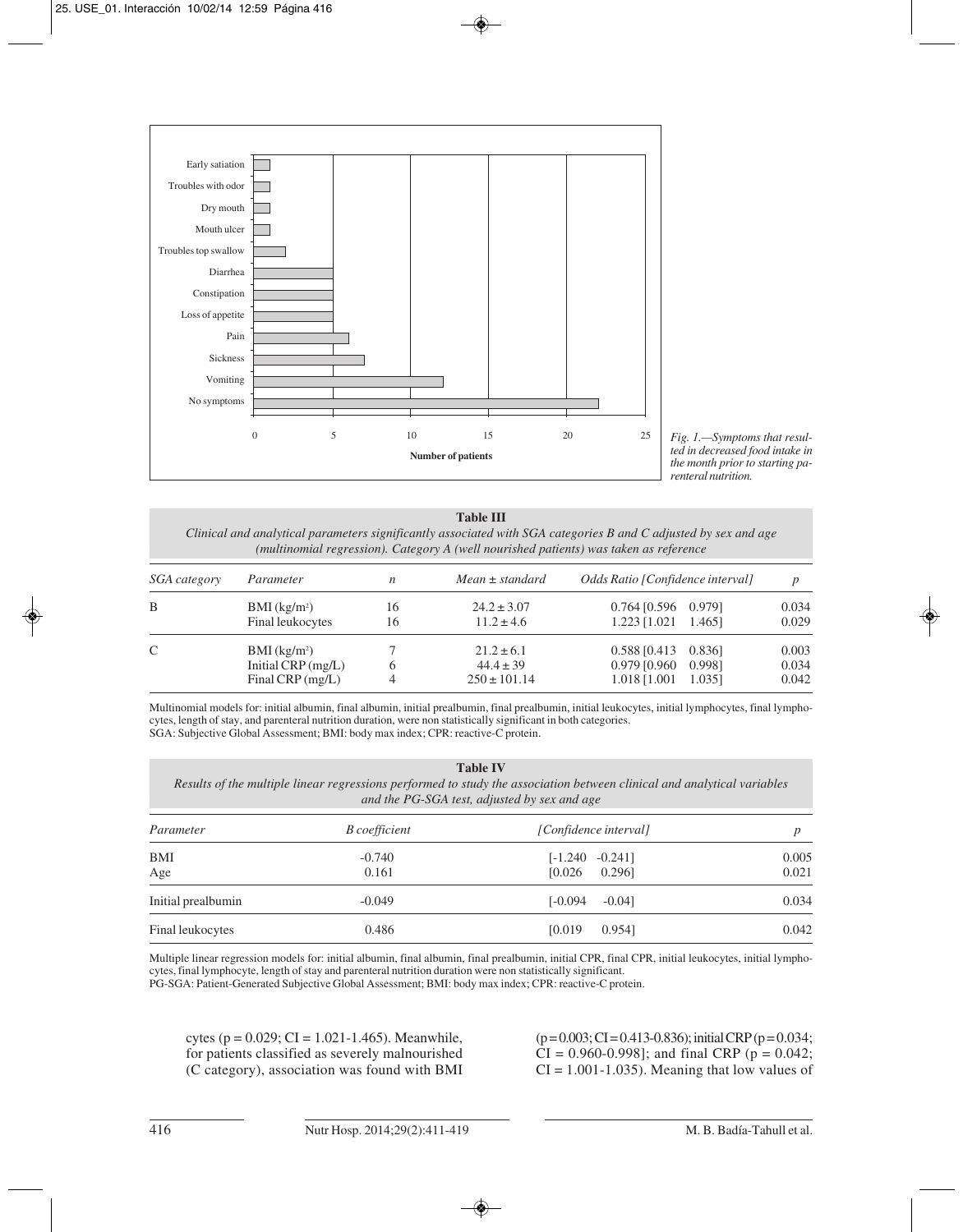#### **Table V**

| Results of the multiple linear regressions performed to study the association between clinical and analytical variables |                                               |  |  |
|-------------------------------------------------------------------------------------------------------------------------|-----------------------------------------------|--|--|
|                                                                                                                         | and the NRS 2002 test adjusted by sex and age |  |  |

| Parameter          | <b>B</b> coefficient | [Confidence interval]                       | $\boldsymbol{p}$ |  |
|--------------------|----------------------|---------------------------------------------|------------------|--|
| <b>BMI</b><br>Age  | $-0.227$<br>0.032    | $[-0.326]$<br>$-0.127$<br>[0.005]<br>0.0591 | 0.000<br>0.022   |  |
| Initial prealbumin | $-0.010$             | $[-0.021]$<br>$-0.0011$                     | 0.050            |  |
| Final albumin      | $-0.087$             | $[-0.169]$<br>$-0.005$ ]                    | 0.039            |  |
| Final prealbumin   | $-0.005$             | $[-0.011]$<br>$-0.0011$                     | 0.050            |  |
| Final PCR          | 0.006                | [0.001]<br>0.0111                           | 0.023            |  |
| Final leukocytes   | 0.134                | 0.2371<br>[0.031]                           | 0.012            |  |

Multiple linear regression models for: initial albumin, initial CPR, initial leukocytes, initial lymphocytes, final lymphocyte, length of stay and parenteral nutrition duration were non statistically significant. NRS 2002: Nutritional Risk Index 2002; BMI: body max index; CPR: reactive-C protein.

initial BMI were seen in patients with a worse nutritional state in the SGA classification (both B and C classification); and that higher value of CRP at the beginning and also at the end of PN treatment was found in the more malnourished patients according to SGA criteria (C category). Final leukocytes were worse in the category B patient but not in the C, and this may be explained because of the categorical character of this test.

- B) For the PG-SGA test a statistically significant relationship was found with BMI ( $p = 0.005$ ;  $B = -0.740$ ; the initial prealbumin ( $p = 0.034$ ;  $B = -0.049$ ; and final leukocyte value ( $p = 0.042$ ;  $B = 0.486$ . Those associations can be interpreted in the following way: patients with a lower nutritional status in PG-SGA had lower values of BMI and prealbumin at the beginning of PN and ended the PN treatment with higher values of leukocytes.
- C) The NRS 2002 was related with BMI ( $p = 0.000$ ;  $B = -0.227$ , initial prealbumin (p = 0.050;  $B = -0.010$ , final albumin (p = 0.039; B = -0.087), final prealbumin ( $p = 0.050$ ;  $B = -0.005$ ), final CRP ( $p = 0.023$ ;  $B = 0.006$ ) and final leukocytes  $(p = 0.012; B = 0.134)$ . Those associations suggest that patients with a worse classification in NRS 2002 had also significantly worse values of BMI, prealbumin and albumin at the beginning of their PN treatment and exhibited worse recovery of the levels of prealbumin at the end of PN treatment, maintaining higher levels of CPR and leukocytes at the end of PN administration.

Any influence of sex and age was seen in the majority of these significant models, except for age and BMI in two of them. Worse BMI together with older age conditioned a lower nutritional status in PG-SGA and NRS 2002.

## **Discussion**

The aim of this study was to assess the nutritional status of non-critically ill patients on PN using the PG-SGA, the SGA and the NRS 2002 tests and to study the agreement between these tests. To our knowledge, this is the first study that explores the nutritional status of non-critically ill patients on PN and we found that between 51.2 and 57.7% of patients had a certain degree of malnutrition at the time of starting the treatment with PN. The severity of malnutrition is quite similar between the tests, with the SGA scoring more cases as not malnourished (48.9%) despite being not so different from the other tests (42.2% and 47.7%). We examined the results of three easy-to-use and inexpensive clinical techniques in patients with a diagnosis that impaired a normal oral nutrition. In these patients, some objective measures (anthropometric, biochemi cal and immunological tests) have been questioned in view that they are likely to be influenced by many nonnutritional factors<sup>19</sup>.

Our overall results showed malnutrition levels comparable to other authors taking into account that the range of patients malnourished is very wide among the literature and that the majority of these studies evaluated the patients at the moment of hospital admittance<sup>1,6,16,21,22</sup>. Gupta et al.<sup>8</sup>, using SGA, found 52% of malnutrition (SGA B+C) in colorectal cancer patients. Kyle et al.16 found that NRS 2002 classified 28% of adult patients admitted to the hospital as in a mediumhigh nutritional risk meanwhile SGA classified them as 39%. Bauer et al.19 classified malnutrition in 59% of general cancer patients using SGA B and 17% with SGA C; and when applying PG-SGA to the same patients classified malnutrition as 53% (punctuation ≥9). Raslan et al.6 , at the time of admission in a public hospital, identified 28% at nutritional risk with the NRS 2002 test and 39% with the SGA test. Among newly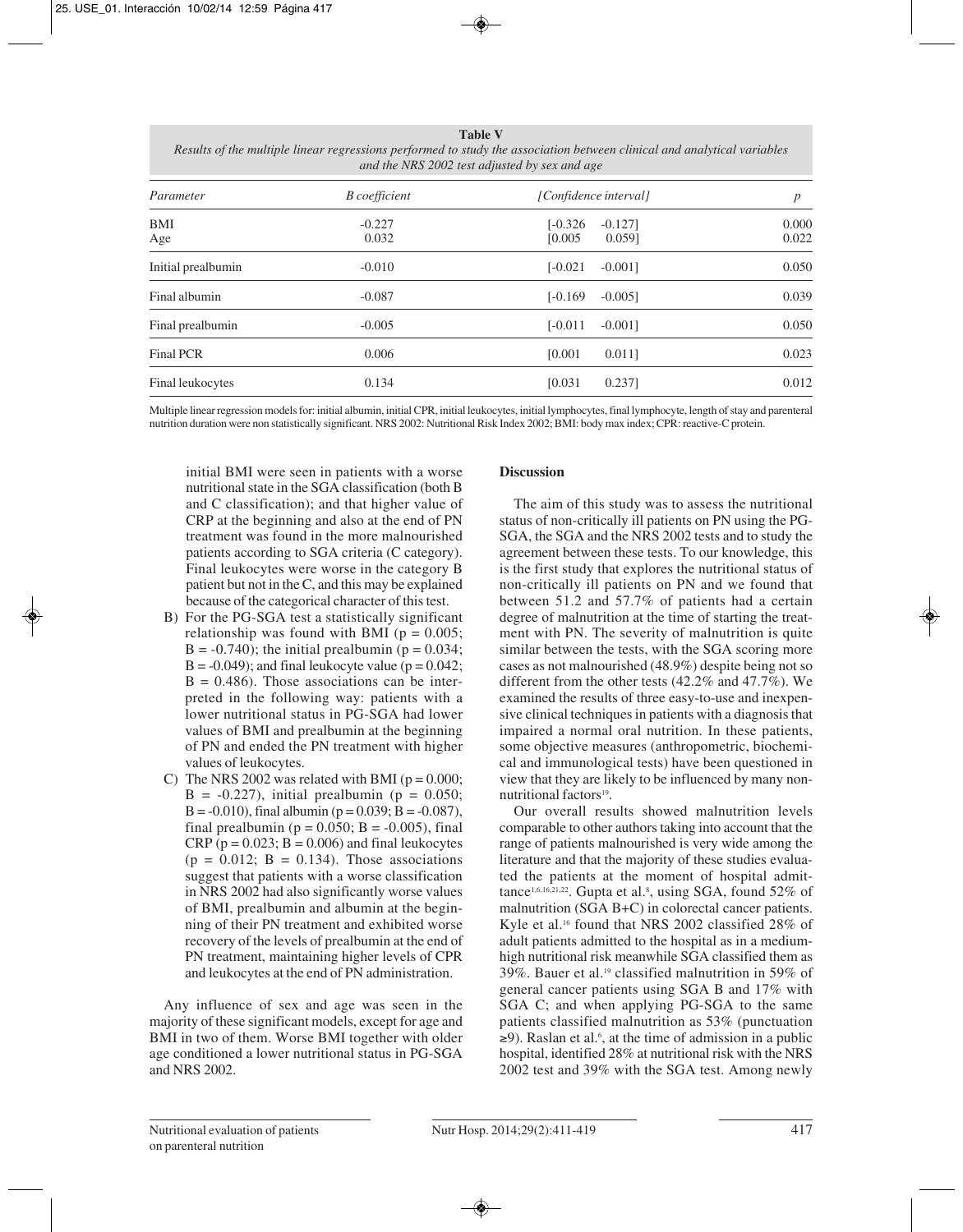diagnosed lung cancer patients, Li et al.<sup>23</sup> identified 40.6% to be severely malnourished. In geriatric hospitalized patients, Drescher et al.<sup>24</sup> found that 33% were at moderate to severe risk of malnutrition using NRS 2002. In patients with gastric carcinoma, Guo et al.<sup>20</sup> determined that 39% of patients had a NRS  $2002 \ge 3$ .

In our results, in agreement with other authors<sup>6</sup>, the concordance between SGA and the other two tests was moderate but NRS 2002 and PG-SGA had only a fair agreement. In most part of the studies, SGA is used as the reference test to compare the results obtained from other tools in either screening or assessment<sup>9,13</sup>. Even though some authors have proposed the SGA as a goldstandard tool for nutritional assessment<sup>16,25</sup>, other authors defend that NRS 2002 has higher sensitivity, specificity and positive and negative predictive values when compared with SGA<sup>16</sup>. In addition, NRS 2002 also allows for the gradation of disease effect and classi fies the risk in a continuous scoring system.

Regarding the relationship between the tests and the clinical and analytical variables at the beginning of the PN therapy, we have only found association of BMI and the initial values of prealbumin and CRP. All the tests were related to the BMI, as could be expected, since loss of weight is one of the main points considered. Some authors argue that malnourished cancer patients may have a BMI within the healthy or overweight range, with body fat masking loss of lean body mass<sup>23,26</sup>. Even though our patients presented good BMI values, we found a clear association between this parameter and the tests applied and this relation appears conditioned by the age.

We also have tried to study if there was any relation between the values of the nutritional tests at the beginning of the PN with the final results of the analytical variables commonly used for the follow-up of PN patient's evolution. Even when it is recognized that the relationship between some of these analytical variables and the patient's nutritional or inflammatory state has not been validated<sup>10</sup>, we thought that the study of these relationships could be of interest.

Some associations were found, showing the NRS 2002 association with 4 clinical and analytical variables in concordance with the results of other authors<sup>6</sup> that found that NRS 2002 was the strongest predictor for the death outcome. In our study we found that patients with more degree of malnutrition in the NRS 2002 presented lower values of albumin and prealbumin at the end of PN therapy together with higher values of leukocytes and CPR than those patients that had better nutrition status in the NRS 2002.

According to some authors, SGA lacks sensitivity to detect improvements in nutritional status observed over a short hospital admission<sup>19</sup> and it is not as sensitive in detecting short-term nutrition status improvements<sup>13</sup>. These could be some reasons to explain why the association between SGA and analytical variables are less than the associations found for NRS 2002. Nevertheless, even when it is postulated that the PG-

SGA score can be used as an objective measure to demonstrate the outcome of nutrition intervention<sup>19</sup>, in our group of patients the PG-SGA test showed less correlation with the clinical and analytical variables studied than the NRS 2002 test.

No relationship was found between the tests and length of stay or PN duration, but some authors have published an agreement between a worse classification in the assessment tests and longer LOS with the three tests<sup>16,19</sup>. As it was expected, no association was found with PN duration maybe because it is mainly dependent of others factors more related with the digestive tube availability, than with the nutritional status of the patient.

The strength of this study lays in the application of different nutritional screening/assessment tests in a population that has not been evaluated before (digestive surgery patients treated with PN). We have found that the results are coherent with published literature and there is a logical correlation between the tests. In these patients, the NRS 2002 seems to be more related with the patient evolution taking into account the normal parameters used to follow-up the nutritional evolution of these patients. SGA and NRS 2002 have the advantage of being easier and quicker to apply than PG-SGA<sup>13,9</sup>. Nevertheless, between SGA and NRS 2002, it seems that the latter is more accurate possibly due to the less subjective parameters used to determine the nutritional status.

The limitation of this study are the small sample size, but we have applied some statistics that state that the studied population could be representative of the normal population. In addition, all the statistics have been performed adjusting by sex and age. A possible bias can be attributed due to the exclusion of some patients because of cognitive and emotional problems that prevented them from answering the PG-SGA. In this study we compared the information obtained from the nutritional tests with the clinical and analytical parameters that we usually apply in the clinical monitoring of PN patients. This approach can be criticized due to the fact that these parameters are often masked by other non-nutritional factors.

## **Conclusions**

Even if the number of subjects in our study precludes definitive conclusions, our results indicate that a large percentage of digestive surgery patients were at nutritional risk in the moment of initiating PN.

The NRS 2002 appears to be a superior test compared with SGA and PG-SGA in predicting outcome in these PN treated patients.

## **Acknowledgements**

To the Digestive Surgery Department staff for all the collaboration and information provided and to Jonathan Rogersson for being so helpful with the English language improvement.